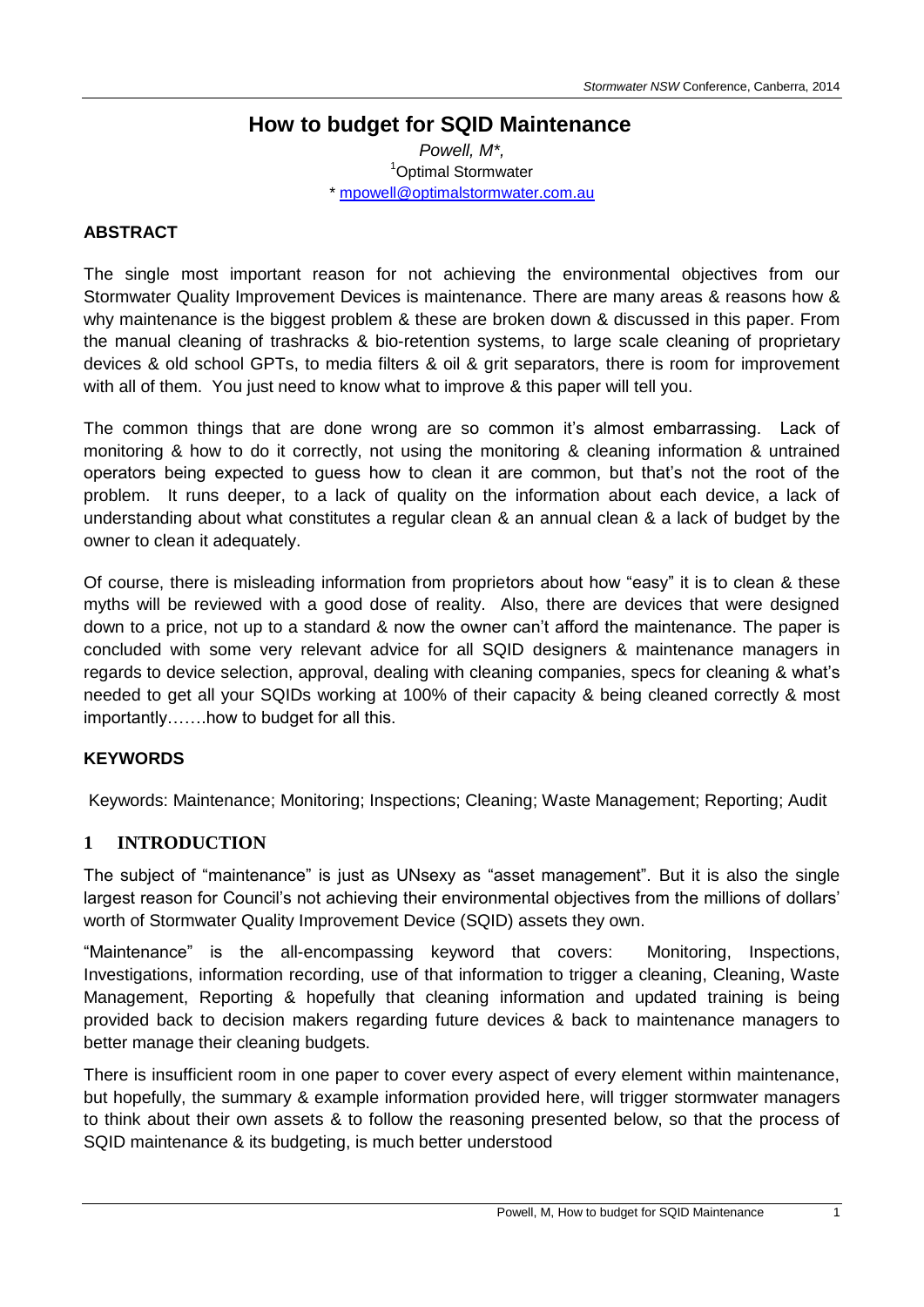## **2 SQID INFORMATION**

The first & most obvious thing needed to manage SQID maintenance is to have correct information on each device. This should include:

- 1. Location & access point
- 2. Type of device & its size or model
- 3. Storage volume for pollution
- 4. Relevant information on depth to invert, depth to base, volume of water in the device
- 5. Discharge location for water, or how this is otherwise addressed
- 6. Keys, tools, etc. required to access the device
- 7. Any traffic management, backwater, overhead power, residents to advise, etc.

If you don't have all of this, or it's not correct, then the ongoing maintenance is very unlikely to be done well. So the first step is to have a proforma or "Data Sheet" for every SQID with all information on one page. This would include how to determine its % full. Note it helps to have a photo of the site & a photo of the lid (if there is one) on the back of the page as well.

It is from this information that Council staff or cleaning contractors will work out how long it should take to empty the device & what equipment they'll need to do it & hence the cost to clean it. In most cases Council doesn't have Works-As-Executed drawings for their devices, so they should get someone to do an audit on all their devices & validate this information.

### **3 MONITORING SPECIFICATION**

The ease of monitoring varies greatly between devices & solutions. Some simpler devices such as pit traps & trashracks are easy to visually inspect. GPTs & other underground devices tend to be a bit harder & then there are the hardest of all, which are the wetlands & bioinfiltration systems.

But regardless of the type of solution, there must be a specification for the monitoring. This does not need to be complicated, but should cover the exact position to monitor at so if someone else monitors it next month, they are measuring at the same place (especially important for wetlands & biofiltration). The monitoring spec should clearly advise:

- 1. Where to monitor
- 2. What tools or equipment will be needed to do it
- 3. What to measure (data)
- 4. What to compare it to (information)
- 5. Where to report (this new information)

If you used a staff & measured a GPT & noted it was 4m to the accumulated pollution…. this tells you nothing. The 4m measurement is "Data". It's when you compare this to the Data Sheet, that you should be able to read off a table or graph to note that 4.5m is empty, 3.0m is full, so 4m is half a meter of accumulated pollution when the storage capacity is for 1.5m in height, therefore the device is at 33% full. 33% full is "Information".

This should then be reported back to the Maintenance Manager, who will keep a "record" of this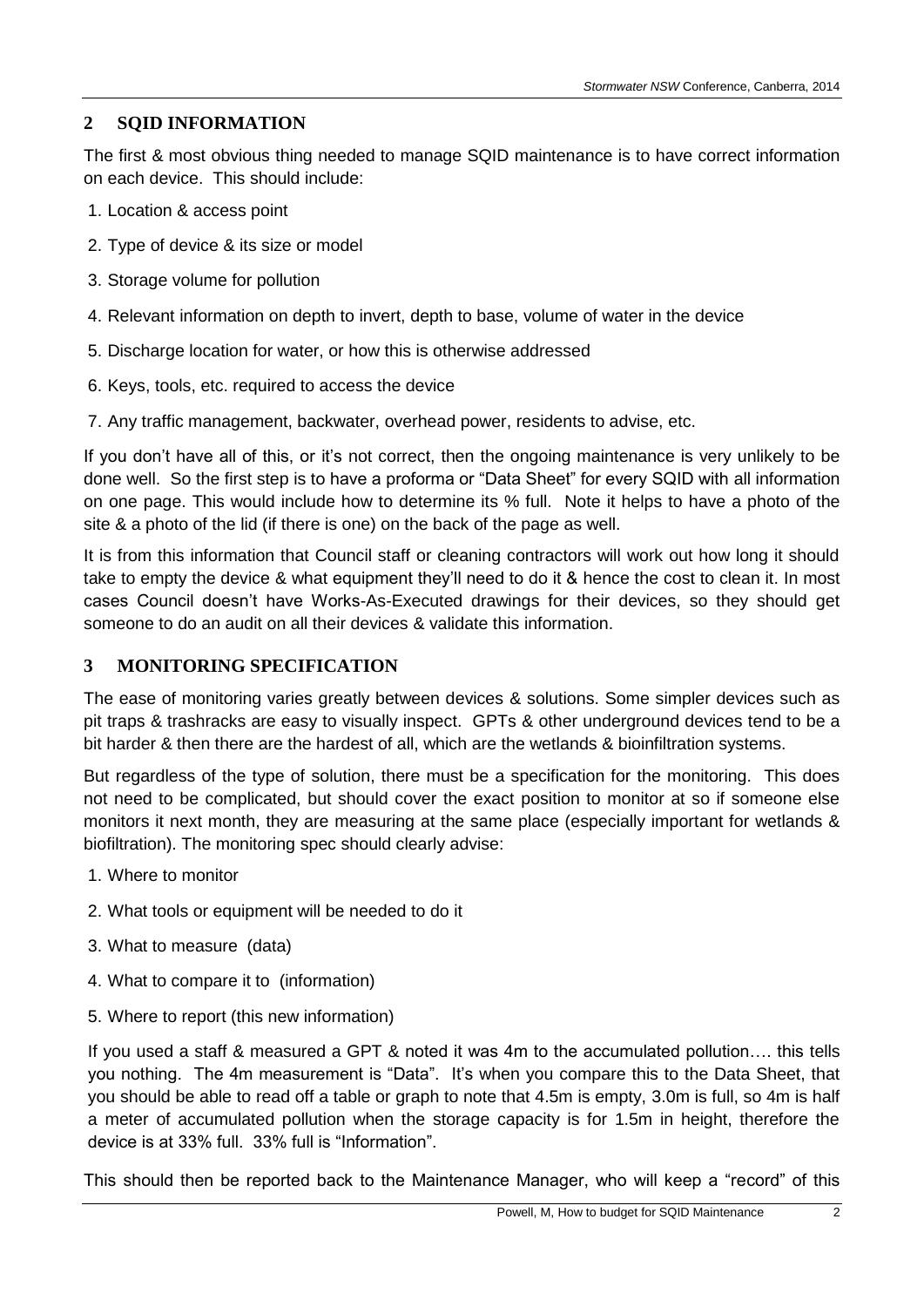information, so over the course of the next year/s, the rate at which the device fills & needs cleaning can be more accurately predicted & more accurately budgeted. Monitoring of bioinfiltration systems, is more complex, but needs to follow exactly the same process. Whether you are monitoring depth of accumulated debris, or amount of blockage, or infiltration rate, the location must be specified along with what to monitor & how to do it.

When monitoring trashracks & net solutions, the device may not be "full", but it could be nonoperational because the rack or net is blocked. This would also trigger either an "unblocking" or a cleaning requirement. Booms & floating traps, also need to have a defined trigger for cleaning, because the longer you leave pollution in those devices, the greater the chance of loss.

Finally for some devices IF you are going to go to the trouble to go & monitor it, it's almost worth cleaning it regardless, such as for booms, nets, trashracks & the surface of bioretention systems.



## **4 CLEANING – REGULAR & ANNUAL**

Just like monitoring, the cleaning operations need a specification. Cleaning contractors will quote for a regular clean. Every one of them does. Unless you clarify the difference in scope between a "regular clean" & an "annual clean", you will only ever get a regular clean. For some devices or solutions, there IS no difference. But for most there is. In an Annual Clean, you would additionally:

- 1. Pumpdown the system (if wet) so everything can be seen & accessed
- 2. Enter the confined spaces
- 3. Inspect all lids & grease them
- 4. Inspect for any debris deposition, scouring, corrosion, blockages, screen breaches, etc.
- 5. Inspect behind all screens & clean out silt/sediment build-up if required
- 6. Flush any gravity drained water lines clean

It would be common for the owner to be there to see their device completely empty & validate the cleaning was done as per the spec. SQID owners need to understand that if only "regular cleans" are done, devices don't get pumped down & inspected fully, there is an 80% chance that they will not be working properly (based on the authors experience).

Cleaning for SQIDs such as wetlands would normally involve removal of accumulated sediments from the inlet area or sediment forebay. An annual cleaning would also normally involve removal of macrophytes (macrophyte harvesting), but the system would remain mostly full of water.

Once every 20–30 years the wetland will need to be drained &/or dredged. This is complicated, messy & expensive. It will require decanting, pumps, drying areas & returning the wetland to its original design levels. If this is not done, Council can expect reduced environmental outcomes via reduced water volumes, reduced residence time, nutrient cycling, re-suspension in larger events, ever decreasing performance & a growing chance of algal blooms & weed infestations.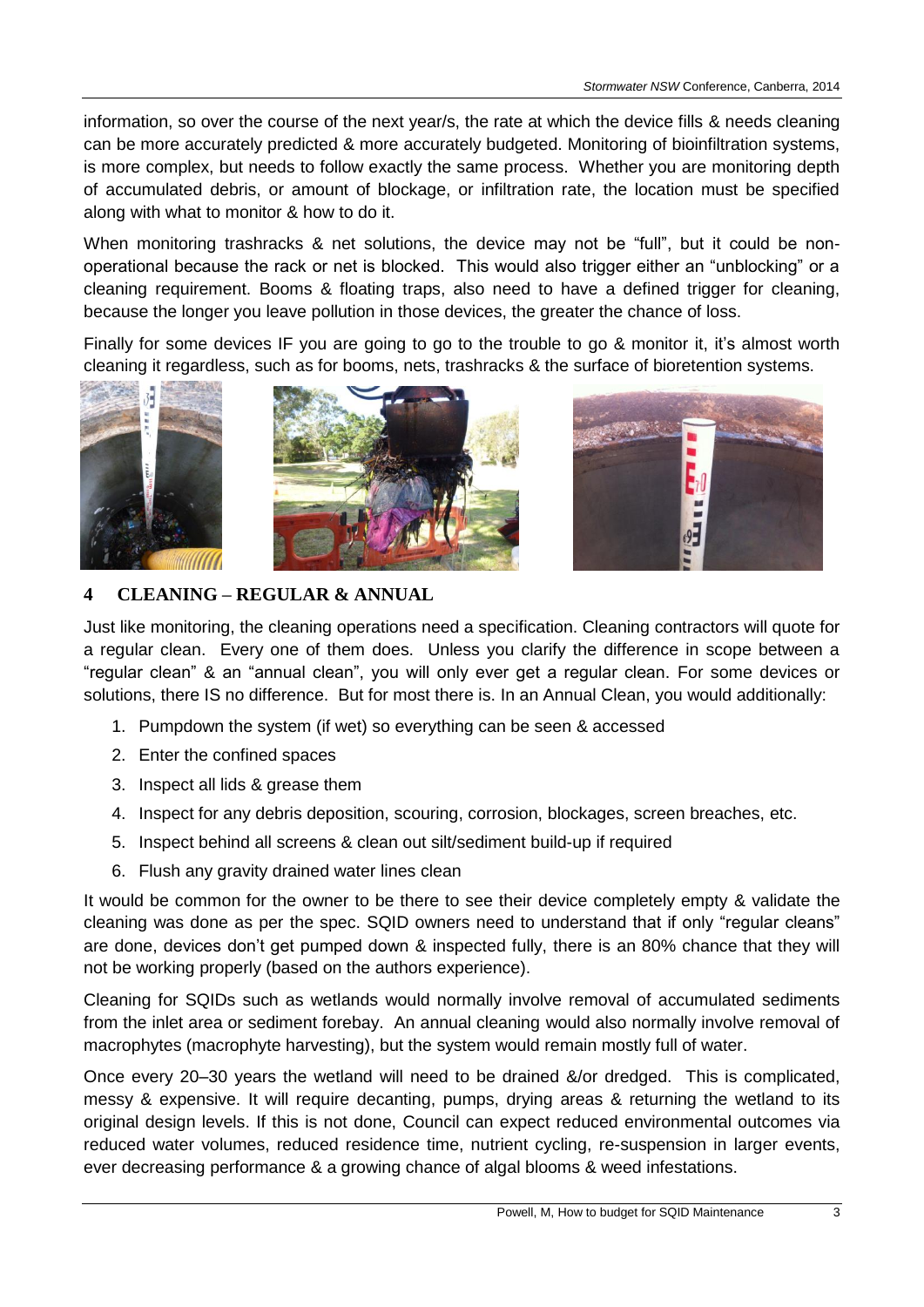#### **5 SQID AUDITING**

Council's change staffs, records gets misplaced, developers don't hand over drawings, devices get changed, things get modified or upgraded, and things get decommissioned. Every 5 or 10 years it is worth getting a SQID audit done. The benefits are:

- 1. This audit would validate the information held by Council
- 2. Check up on the performance of the cleaning contractors
- 3. Check on the status of the device (screen blockages, breaks, problems, debris build-up, structural or hydraulic issues)
- 4. Identify & ballpark any rectification or repair works required

Based on the audit outcomes Council will likely have reasons why some devices are not performing to expectation through improved quality information. Also, if the devices are working well, Council can look at fine tuning the cleaning frequency, to get better cost benefits from the maintenance \$.

Based on previous audits undertaken by the author, an averaged figure of 90% of GPTs inspected were not working optimally. Be it structural, access, cleaning, damage, blockage, or any one of several other problems, the vast majority of devices all needed to be (or certainly could be) cost effectively improved to get better performance from their asset.

In many cases GPTs had been either poorly designed, poorly selected, poorly installed, or conditions had changed to make them ineffective. They had been selected on capital price only & now Council was paying for ineffective or inefficient devices & getting a very poor return for their maintenance \$. An audit will show this up, identify the problem, cause & provide Council with some options to fix it & improve the design. In most cases, Councils don't realise they have a problem.

### **6 20 THINGS FOR MAINTENANCE MANAGERS TO KNOW**

The following are a list of 20 useful things that maintenance managers should note, which are highly likely to be relevant for most sites, at every Council.

1. Make sure monitoring of SQIDs is done at the same place every time. Different places within a SQID will almost certainly give different results.

2. When monitoring a GPT use a FIXED STAFF (like an extendable 7m survey staff) because tape measures & weights on string don't give reliable results as they can only check vertically down.

3. Monitoring results should include the measurement recorded (data) & ALSO the percentage full (information), on which cleaning decisions will be made.

4. When companies do a cleaning, get a photo taken of the site before & after, plus the inside of the GPT before & after. This will prove the site was left neat & tidy & the device was cleaned properly (you can ensure cleaning contractors remember to do this by including a provision where 10% of the cleaning fee is deducted for a clean without photos).

5. Before a device is cleaned it should be monitored & the percentage full recorded. Whether the device is full of sediment or leaves, it could still be full. But the weight of these is VERY different & without noting the percentage full at the start, Council could draw the wrong conclusion from the weight of pollution.

6. It is difficult to estimate the percentage of litter, organics & sediments when everything is in water & being sucked up a hose. But the best person to estimate this is the guy on the end of the hose.

7. If Councils would like to reduce long term costs, one of the biggest costs is the disposal cost. If Councils set up a recycling area for stormwater pollution, typically 90% of the organics & sediment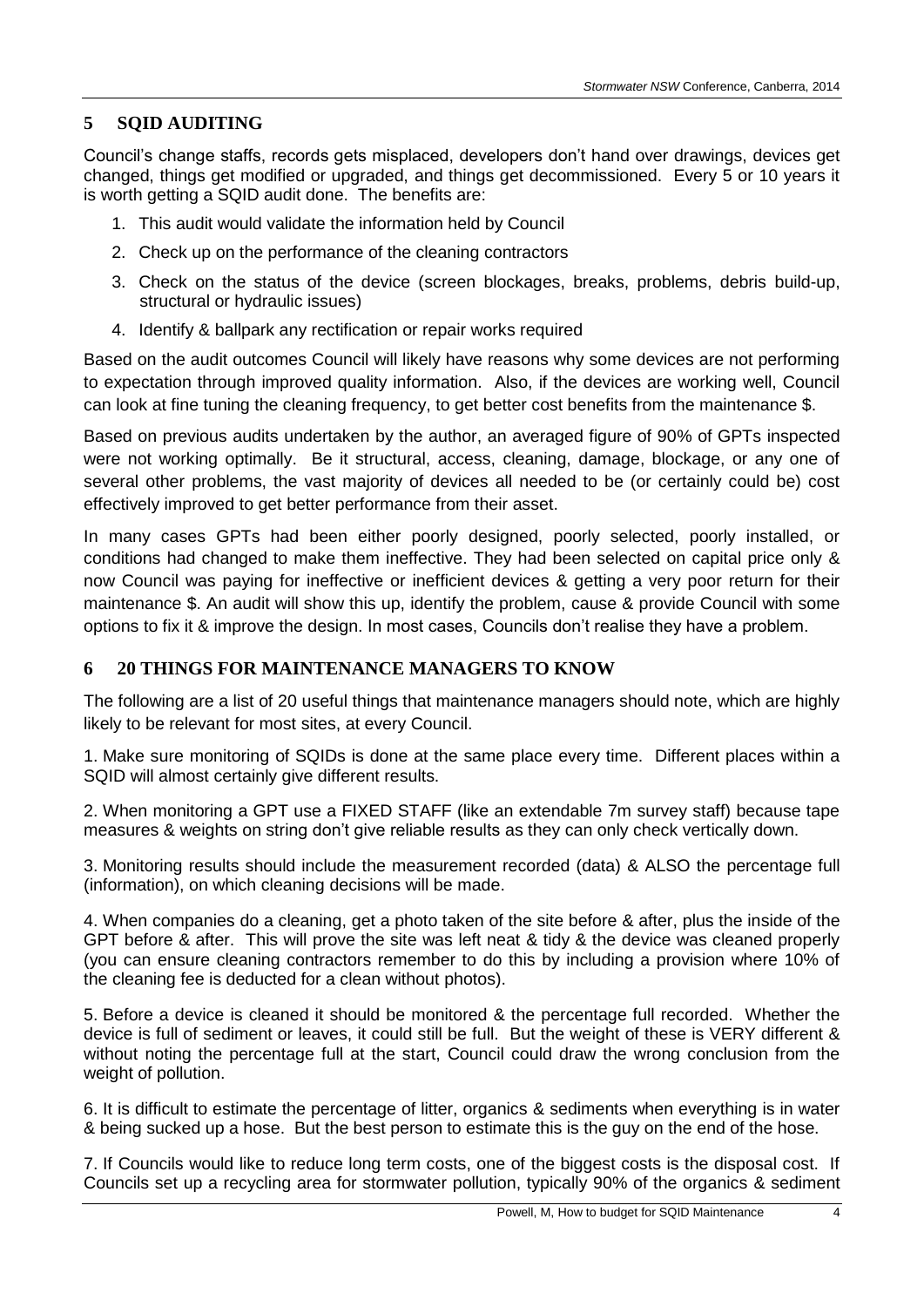can be recycled & reused & does not need to fill up our landfill. Some cleaning contractors offer this & Councils should give credit to this in their decision making process between cleaning contractors.

8. Cleaning contractors all want your business & will cut prices to get it. Council needs to have a Monitoring spec, Regular cleaning spec & Annual cleaning spec. This is so everyone is competing on the same scope & the scope is what Council wants, not what the cleaning contractor wants. They are in business to make money & will do the least they can to get their money. If Council doesn't specifically note the need for an Annual Clean (& have a scope for it), then it will not be costed or done. The losers in this arrangement are Council & the environment.

9. If SQIDs are 'out of the ordinary' they should each have their own O&M Manual. All SQIDs need a Data Sheet & without this a device can't be properly monitored or properly maintained.

10. Councils should require that cleaning contractors do a "site tidy" (i.e., pick up litter within a 25m radius of the site) It's simple to do, they always have someone that can do it, but unless you ask, they won't do it.

11. Council maintenance managers need to have an effective & reliable way of recording the monitoring & cleaning information as it comes in. It's handy to have a spreadsheet for each device. So monitoring & cleaning information can be kept together. This can also be held within a Database, to make extraction of information easier.

12. If you only look at cleaning weights removed, you might not get a correct picture of the SQID. Was it half full, 100% full, or massively overfull. How much pollution had bypassed if the device was overfull. Was the device functioning correctly, or was the inlet blocked, was it scouring, was there material behind the screens or screen blockage? Weights are a good measure of effectiveness, but only when the device is regularly monitored, cleaned when required & the device is working correctly. IF you don't know if it was working correctly you can't draw decisions on device effectiveness or pollution loads from the catchment.

13. Beware proprietary GPT Operation & Maintenance Manuals from some proprietors. Some are nothing more than marketing material, tell you very little, mislead you in regards to storage volumes in their devices & mislead you in regards to how hard it is to clean their device. If the O&M Manual handed over with the device does not have Works-As-Executed levels & a customised Data Sheet for that particular device, just throw it in the bin.

14. Performance levels claimed by most proprietors are the absolute best that the device could get if correctly sized, working under ideal conditions, with no site constraints & plenty of maintenance. The reality of things is that 99% of devices will not meet those levels. But you will get closest if the devices are well understood & well maintained.

15. 100% full is DIFFERENT for all devices. Maintenance managers NEED to understand that as a device fills up, there is a certain point at which it triggers the need for a clean. This point then becomes the "100% full" point. This point is NOT when the device is blocked to the top & bypassing. If pollution is stored within the screening area, this point is commonly when pollution is half way up the screens (blockage of the remaining screens is common & occurs rapidly during a storm, resulting in substandard performance, hence the need for a clean). The Data Sheet for the device should note what height of pollution equates to 100% full & what it is when empty. From there, a table can be drawn up in 10% increments noting Depth of pollution Vs Percentage full.

16. Listen to your cleaning contractors. Most are smarter than you might presume & their experience with different devices can give you insight into how they work, their strengths & limitations & assist Council's with future SQID selection. They also can have very good ideas on ways to improve your SQIDs that they probably learned from another site.

17. Maintenance Managers should talk to DA & Council Stormwater Engineers & advise them what sort of GPTs they like & dislike & their experiences with them. If Council has had poor experiences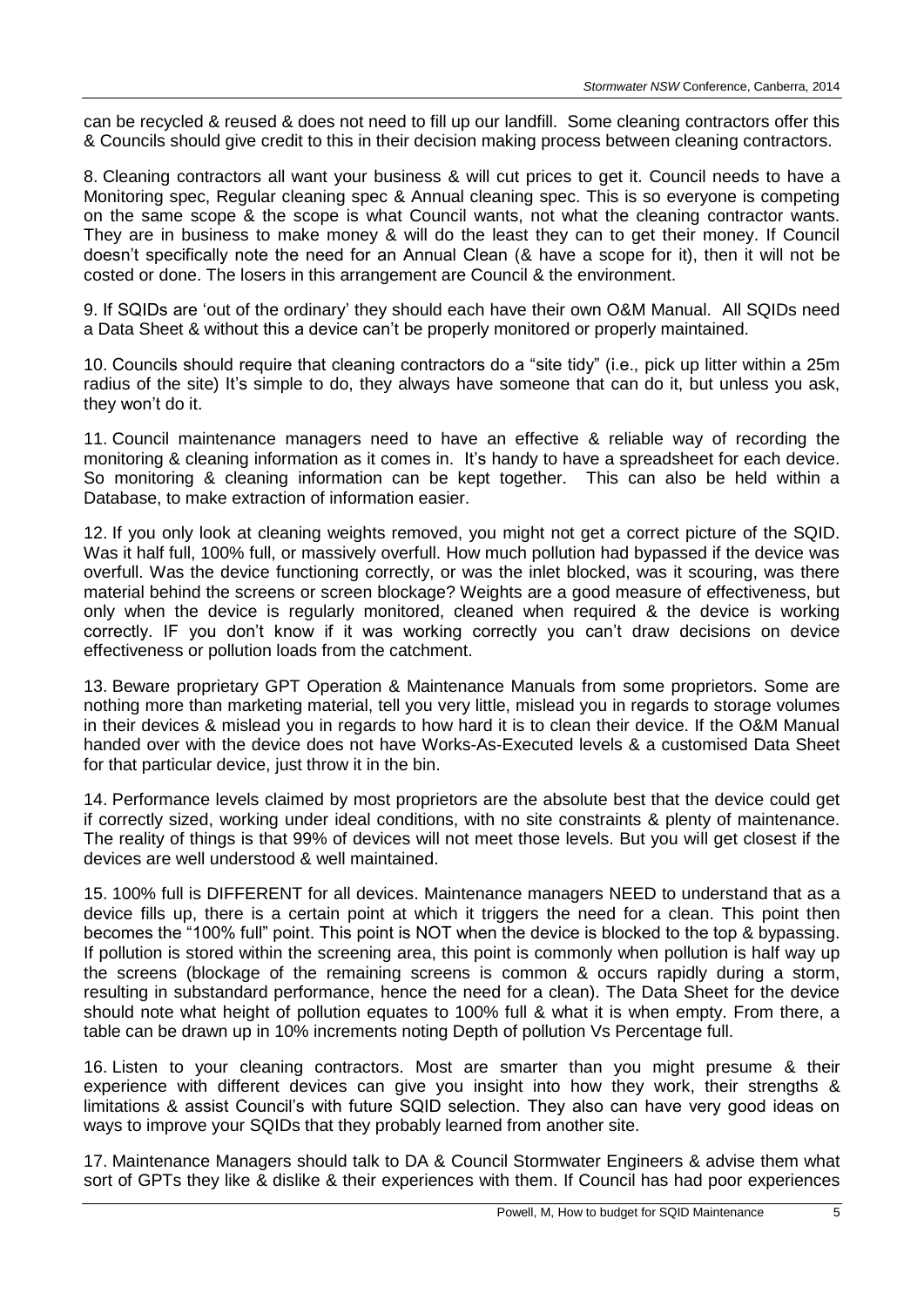with a certain type of SQID, don't select or don't approve them in the future. Council's CAN say "based on our previous experience with this type of device, we have chosen not to install any more of them". Council's should not be forced or blackmailed into installing devices they don't want.

18. Don't select or install devices you can't afford to clean. In many cases Councils are requiring SQIDs to reach the "targets" of 90% gross pollutants, 80% TSS, 45% TN & 45% TP. These are definitely noble targets but if the SQID to reach these targets costs \$500,000 to put in & cleaning is approx. 5% of this per year \$25,000. The question becomes 'can Council afford to clean it?' Avoid installing or inheriting devices that are really expensive to clean, they consume too much of the maintenance budget which means other devices & the environment suffers. Maintenance Managers should advise DA Engineers on what type of devices they want & can cost effectively clean.

19. Scheduled or Reactive cleaning? Reactive cleaning seems to be a logical way to clean SQIDs. However, this commonly doesn't work as intended. When a big storm hits & the SQID is full of pollution, so is every other SQID & every other Council wants their SQID cleaned within a week too! Obviously this can't happen. Also, it's very hard to budget on how many cleans will be required when you can't know how many storms are going to hit your catchment. A better, more reliable solution is to clean all SQIDs on a programmed basis. It's common to start with every 3 months & from there determine if cleaning is needed more or less frequently. When programmed on a time basis, you know exactly how many will be done in the year & it is easy to budget accordingly.

20. Approving cleans? Is it better to have the cleaning contractor automatically approved to clean any devices they feel are in need or a clean, or is it better to have them report it & Council go & check or have to approve every clean. The answer is simple. Council's need to put a little faith & trust in their cleaning contractor to do the right thing. Most are trustworthy & those that do the wrong thing will get caught either by a Council check or an audit. But with an automatic approval to clean devices noted to be above say 80% full, this dramatically reduces red tape & delays, making for a cheaper, faster & environmentally better outcome.

### **7 BUDGETING – THE 9 KEY STEPS**

1. Do an audit or otherwise validate the information on which cleaning contractors are pricing the cleaning works.

2. Provide them with Data Sheets & O&M Manuals as required.

3. Provide a clear scope of works for monitoring, regular cleans & annual cleans

4. Get a price for each activity.

5. Assume (take your best guess) at the cleaning frequency required

6. Work out \$/monitoring x12, plus \$/reg clean x 3, plus \$/annual clean x 1 = total annual cleaning budget for that device.

7. Repeat for all devices to get a total Annual Cleaning Budget for all SQIDs.

8. At the end of year 1, have a meeting with the cleaning contractor & review the cleaning frequency for all SQIDs. This will result in lower cleaning frequency & cost for some & higher cleaning frequency & cost for others but will give a better cost benefit outcome for Council.

9. Then every 10 years, get another audit done.

### **8 UNDERSTANDING YOUR BUDGET**

All SQIDs are different in size, efficiency, storage volume, functionality, ease of cleaning, etc. Council's need to understand that efficient devices fill faster & inefficient ones let the pollution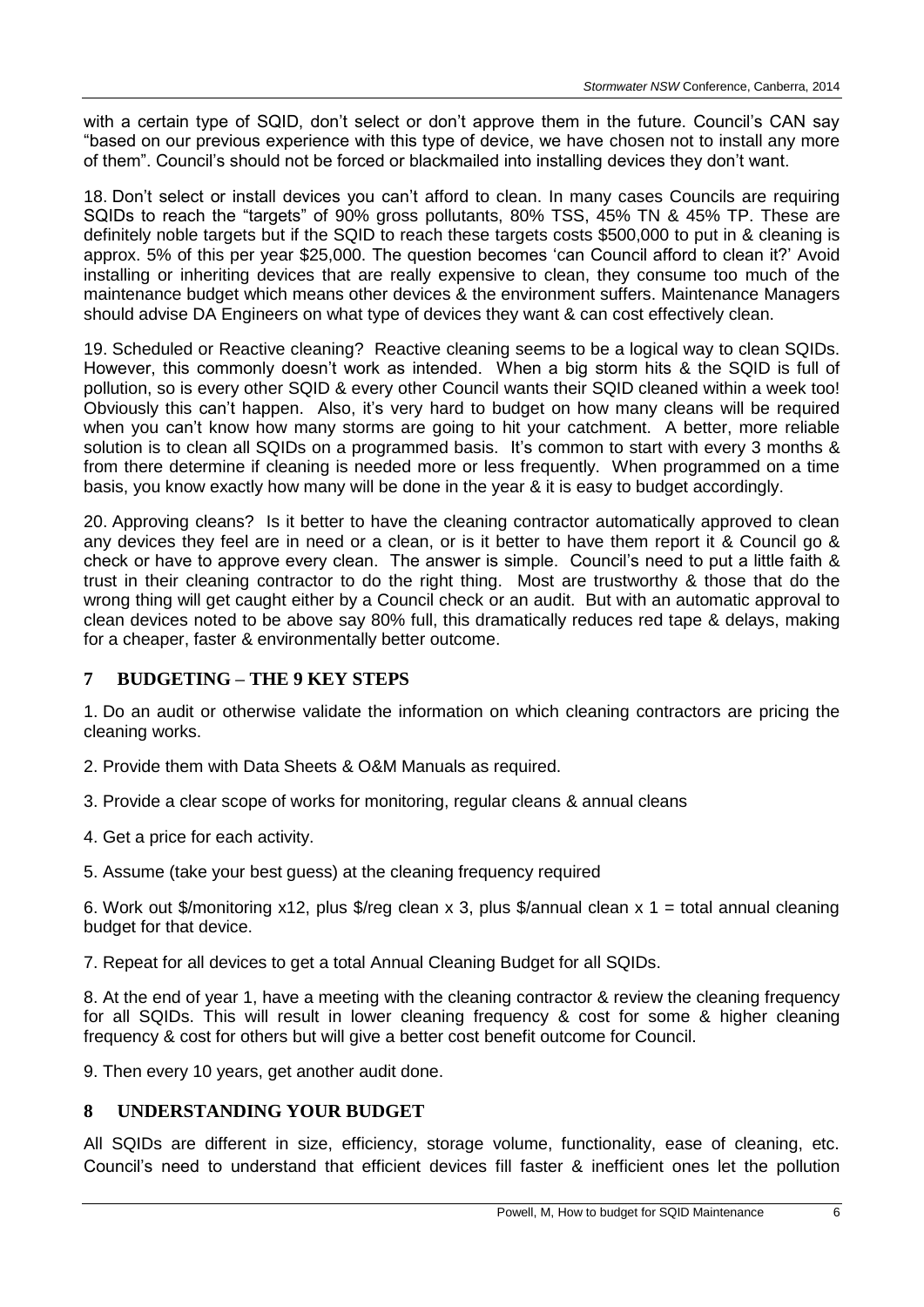through or block & bypass. So devices that need cleaning a lot could be good….. Or they could be bad. Cleaning frequency is impacted on by 4 things:

- 1. Catchments size
- 2. Pollution type & load
- 3. Device efficiency (including potential for re-suspension & potential for blockage)
- 4. Storage size

These 4 parameters determine when a device needs cleaning. This is then multiplied by the \$/clean & this is multiplied by the cleanings/yr. It's likely that when this is calculated for all SQIDs (you include the extras for monitoring & the extra for an Annual Clean on each device), Council can commonly find they have not been allocating sufficient money to the cleaning of SQIDs.

If this was the case (& the author has never found it any other way), then Council needs to make some deliberate decisions in regards to which devices it will not clean as required due to budget limitations. Councils should be aware that some devices when you "let them go", are easy to bring back into operation & don't cost much more to do this. Others if you let them get overfull, (i.e., pollution accumulates behind screens, or gets spread right through a wetland), you can find that the cost to "get it back" is disproportionately large (Ask the author if you have queries on certain devices & which ones you can & can't "let go").

# **9 SQIDS IN PRIVATE OWNERSHIP**

Another element of the "SQID Maintenance Budget" should/could be the wages for a Council staff member to be involved with SQIDs in private ownership. Blacktown City Council has a program that records SQIDs in private ownership & requires the owners to submit monitoring & cleaning information to them on an annual basis. This cleaning information must be supplied by a professional stormwater cleaning company, not the fabricated by the owner.

This process will pay huge dividends for Council in the long term. If all the industrial SQIDs, the GPTs, pit traps, oil & grit separators, media filters, bioretention basins, etc. have to be reported on, they will likely actually get cleaned! As a result, Councils more regional stormwater quality solutions will be less loaded with pollutants coming from private properties. Put simply, if you check on private owners & require them to report on their devices, they are much more likely to be operated & maintained correctly but if no-one checks, its clear to the private owners, that no-one cares & why spend money cleaning something if no-one cares. Blacktown City Council is a leader in this area & other Councils might consider getting a copy of their process & information required & then fund a person to implement it. This is a long overdue step in the right direction & ALL Councils should follow suit.

# **10 SQIDS IN PRIVATE OWNERSHIP**

This is know to many as the Stormwater Levy. Every Council in NSW is legally allowed to charge each property \$25 per year, for the ongoing management of stormwater within their municipality. Most Councils have taken this up, giving them access to hundreds of thousands, if not millions of dollars to spend on stormwater.

When the charge was originally concieved, the author was on the group that put it to the minister & it should be known to all, that the PRIMARY purpose of the Stormwater Levy was for the cleaning of SQIDs. Whilst it can be used for all manner of stormwater issues, its original & primary purpose was